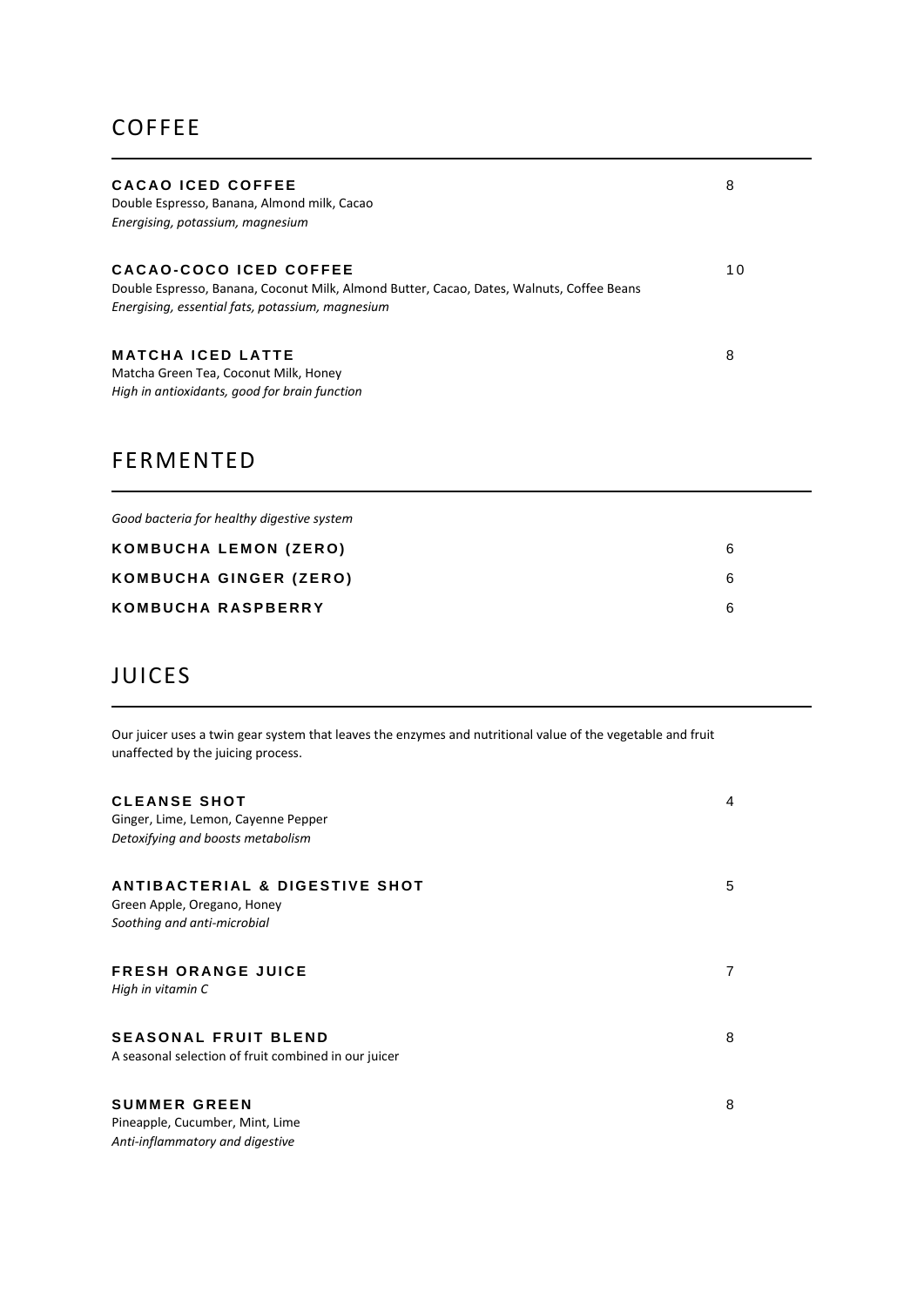| <b>CARROT, TURMERIC &amp; GINGER</b><br>Lemon, Ginger, Pineapple, Turmeric, Carrot<br>Energising, anti-inflammatory              | 9  |
|----------------------------------------------------------------------------------------------------------------------------------|----|
| <b>HERBAL RETREAT</b><br>Mint, basil, ginger, lemon, cucumber, cayenne pepper (optional)<br>Metabolises fat, good for metabolism | 8  |
| <b>TAILOR MADE</b><br>Customise your fresh juice. Ingredients subject to availability.                                           | 10 |

# SMOOTHIES

| <b>GREEN DETOX</b><br>Baby Spinach, Green Apple, Cucumber, Ginger, Almond milk, Lemon Juice, Honey<br>Detoxifier and alkalizing                                       | 10 |
|-----------------------------------------------------------------------------------------------------------------------------------------------------------------------|----|
| <b>AÇAI REJUVENATOR</b><br>Mango, Raspberries, Banana, Açai Berry, Almond Butter, Almond Milk, Oats<br>Rejuvenating, packed with vitamins & antioxidants              | 12 |
| THE ULTIMATE CHOCO SMOOTHIE<br>Almond Milk, Coconut Milk, Avocado, Banana, Cacao, Cacao Nibs.<br>Iron & magnesium                                                     | 10 |
| <b>BLUEBERRY YOGHURT</b><br>Blueberries, Almond Milk, Honey, Oats, Cinnamon, Vanilla, Almond Butter, Flaxseeds, Greek Yoghurt<br>Antioxidants, stabilises blood sugar | 12 |
| THE BEE<br>Almond Milk, Banana, Bee Pollen, Honey, Tahini, Cinnamon, Greek Yoghurt<br>Protein, amino acids & vitamins                                                 | 11 |
| <b>TROPICAL SUPERFOOD</b><br>Spinach, Banana, Pineapple, Almond Butter, Baobab, Spirulina<br>Immune support, protein, essential fats                                  | 10 |
| <b>TAILOR MADE SMOOTHIE</b><br>Customise your fresh smoothie. Ingredients subject to availability.                                                                    | 13 |

We will be happy to substitute any ingredients for you, provided they are available. To ensure the highest quality of fruit and vegetables, all ingredients are subject to the seasons.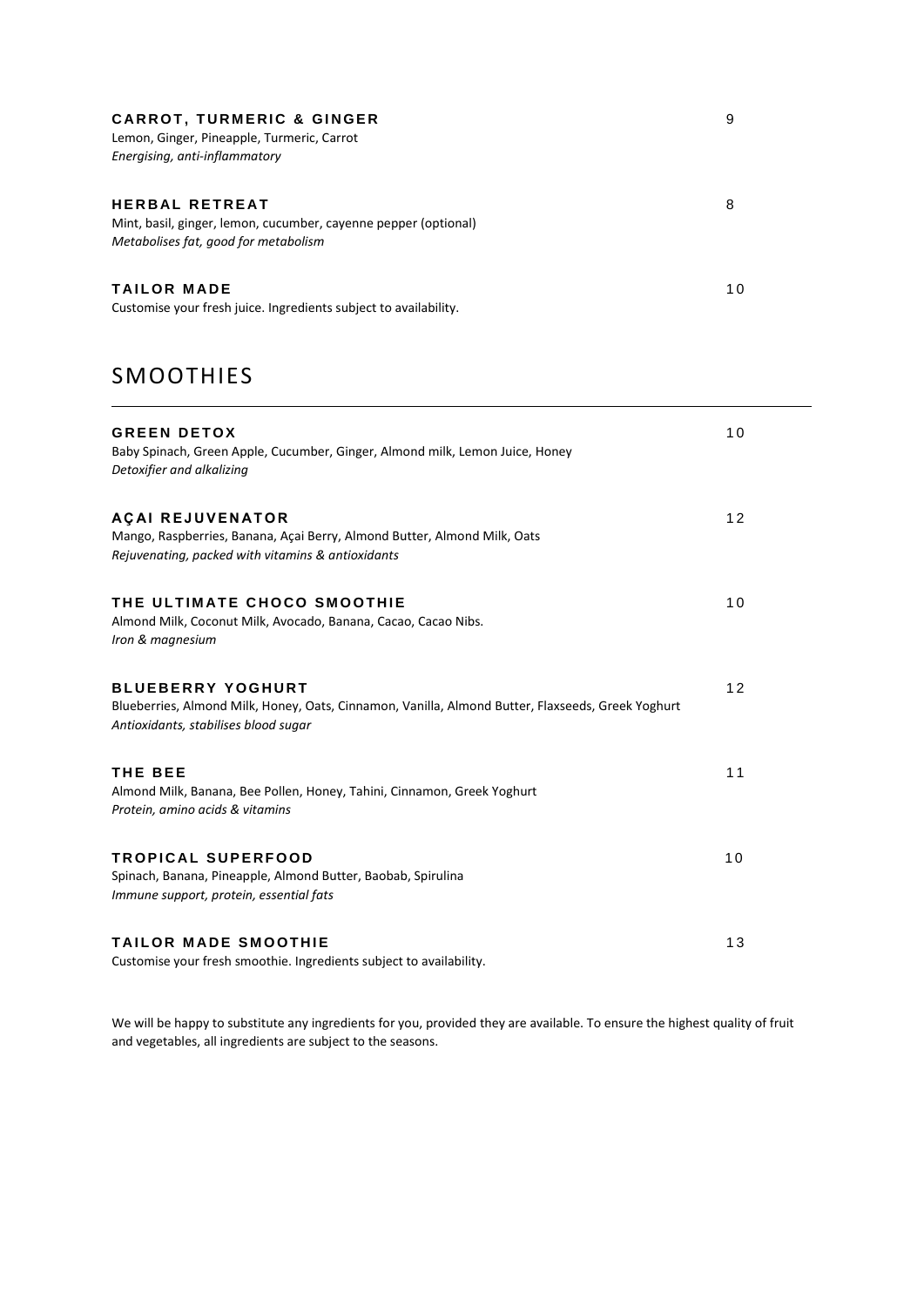### HERBAL TEAS

#### **FRESH MINT** 4

Fresh mint handpicked from our garden. Good for soothing the digestive system with antispasmodic effects. *Naturally caffeine-free*

### **F A S K O M I L O** 4

Organic Local Sage. Anti-inflammatory, helps to balance the body's systems and is anti-bacterial. *Naturally caffeine-free*

#### **V O U N O** 4

Organic Greek Mountain Tea (Ironwort) grows throughout Greece. It has an earthy, slightly sweet and soothing taste. It is good for the digestive health and contains natural antioxidants. It boosts the immune system and reduces inflammation and can also help to reduce blood pressure while relaxing the blood vessels. It is also anti-microbial and can help to fight Alzheimer's disease.

*Naturally caffeine-free*

### HERBAL BLENDS

#### **GAIA** 6

Hibiscus, Verbena, Dandelion. A detoxifying blend for the liver, high in vitamin C and antioxidants and supports the eliminatory systems of the body. *Naturally caffeine-free*

#### **OLYMPUS** 6

Fennel, Stinging Nettle, Thyme, Mountain Tea, Sage, Chamomile. A detoxifying blend, helping with digestion, inflammation and boosting the immune system. *Naturally caffeine-free*

#### **ANOSIA** 6

Echinacea, Lapacho, Orange Peel, Pomegranate. Created specifically for the immune system, with high levels of vitamin C and antioxidants. The perfect blend for supporting the body's systems. *Naturally caffeine-free*

#### **ARMONIA** 6

Sage, Rose Buds, Lemon Balm, Saffron. A balancing blend helping to harmonise the digestive and hormonal systems along with anti-inflammatory and mood lifting effects. *Naturally caffeine-free*

#### **EVEKSIA** 6

Organic Mountain Tea, Lemon Peel, Dittany, Ginger. A digestive blend for wellbeing that stimulates digestion, purifies from within and nourishes the body. *Naturally caffeine-free*

#### **HALAROSI** 6

Lavender, Chamomile, Passion Flower, Linden. A relaxing blend, soothing for the body and mind. Helps to reduce stress and has a calming effect on the nervous system. *Naturally caffeine-free*